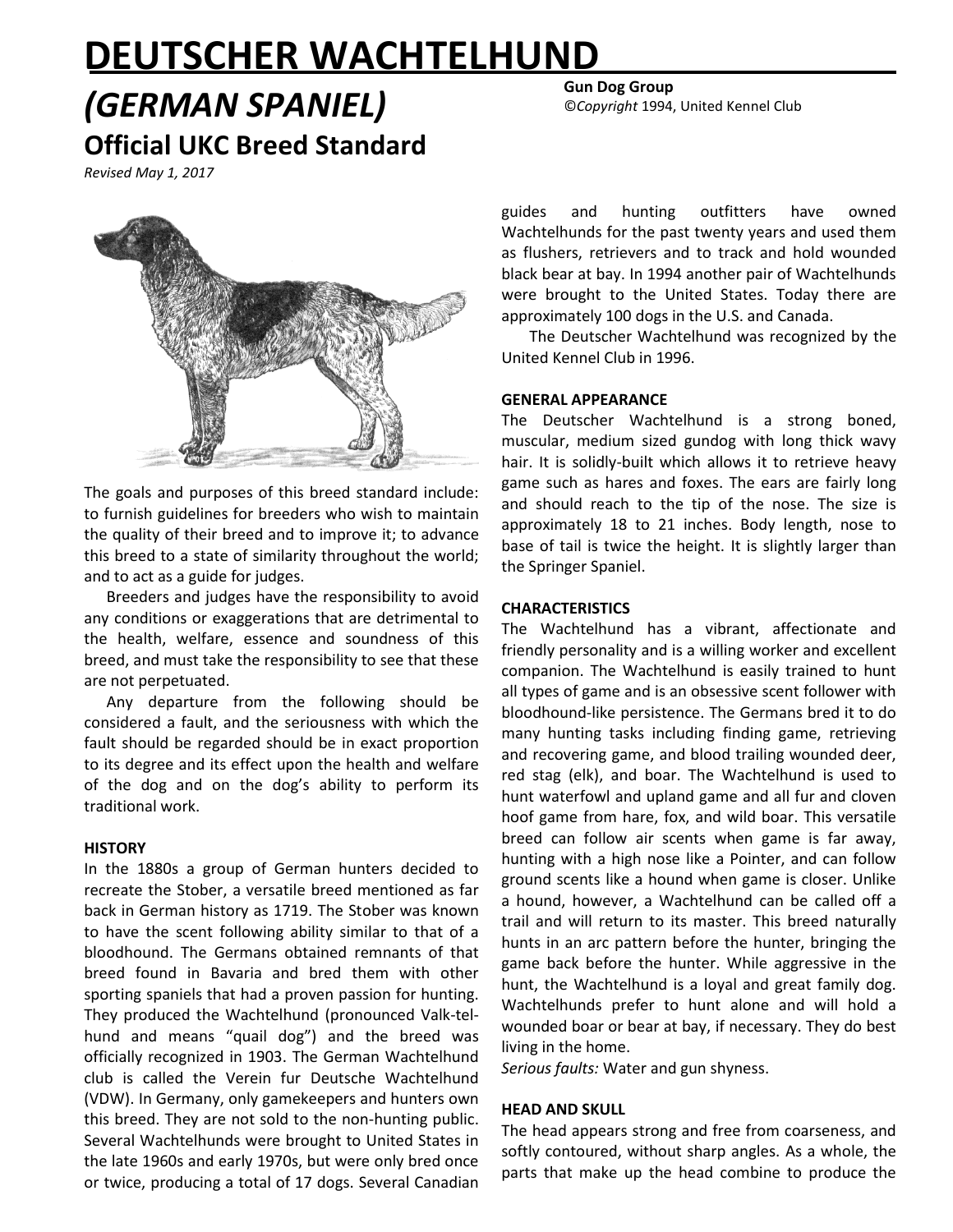distinctive expression of the breed, that being soft and melting, yet dignified, alert and intelligent.

*Serious fault:* A prominent stop at the eye junction between muzzle and head.

SKULL - When viewed from either the front or the side, the skull is arched and slightly flattened at the top. When viewed in profile, the brow appears to be not appreciably higher than the backskull without a prominent stop at the eye junction between muzzle and head. When viewed from above, the sides of the skull maintain the approximate planes of the muzzle.

MUZZLE - The length of the muzzle is equal to the length of the skull, but is narrower, as is consistent with a full eye placement. The head is in proportion to the body, and the muzzle is in proportion to the head. The jaws are strong, indicative that the dog is capable of carrying game.

*Fault:* Loose drooling lips that do not close.

TEETH - A full complement of strong, white teeth which meet in a scissors bite.

*Serious Faults:* Overshot or undershot bites.

NOSE - The nostrils are wide, large and flexible, indicative of room for the proper development of olfactory nerve to ensure good scenting ability. Color is brown.

EYES - The eyes are essential to the overall characteristics of the head. The full, slightly oval-shaped eyes are of medium size and set well apart. The eyelids are tight. The haws are inconspicuous; may be pigmented or not pigmented. The eye color is brown to hazel.

*Serious Fault:* Loose eye lids.

EARS - The ears are high and wide, flat and lie close to the head, without outward turns. The ear leather is fine and ranges in length from half way between the eye and nose to the nose. The ears are covered with long, silky, straight or slightly wavy hair. The hair makes the ear appear large than it is.

*Faults:* Insufficient feathering.

#### **NECK**

The neck is graceful and muscular. It arches toward the head and blends cleanly into sloping shoulders. It is moderate in length and is in balance with the length and height of the dog.

*Faults:* Short, thick, with dewlap.

#### **FOREQUARTERS**

The shoulders are sloping, with the blades flat and smoothly fitting. The shoulder blade and upper arm are approximately equal in length and form an angle of about 90 degrees. The forelegs are strong and straight, with bone that is nearly uniform in size from the elbow to the heel. The elbows are set close to the body. The upper arm is set well back and joins the shoulder with sufficient angulation so that the elbow is placed beneath the highest point of the shoulder blade when the dog is in a natural stance. The pasterns are nearly straight, with some flexibility. From the front view, the legs and feet must be vertical and straight to the ground. From the side view, the pasterns should be slightly angled forward. Bones at the foot and lower leg must have clean joints without protruding bones. Legs should have good feathering from the elbow to the foot.

*Faults:* Loose shoulders. Elbows turned in or out. Knees knuckled over. Bowed legs. Light bones.

## **BODY**

The compact, well-knit body gives the impression of strength. The neckline blends into the shoulder and backline in a smooth curve. The topline slopes very slightly toward the gently rounded croup. The middle back is short and strong, without swayback. The loin is short, wide and deep with slightly bulging muscles to give strength to the hind legs. The loin is very slightly arched, not enough to significantly affect the topline. The croup is gently rounded, without the tendency to fall away sharply.

The chest is deep and oval in appearance from the front view. From the side view, the brisket reaches below the elbow. The forechest is well developed and muscular. The ribs are well sprung and rounded, extending gradually to mid-body tapering to the back ribs, which are of good depth and extend well back. Stomach is flat and level extending from the end of the rib cage to the pelvic area.

*Faults:* Insufficient spring of rib. Withers too low. Flat or narrow loin. Exaggerated tuck-up. Fine bone.

*Serious Faults:* Swayback. Roach back. Loose shoulder muscles.

*Very Serious Fault:* Short back.

#### **HINDQUARTERS**

The angulation of the hindquarters is in balance with that of the forequarters. The hips are relatively broad and well rounded. The muscular upper thigh is broad and well rounded, providing adequate propelling power. The muscular lower thigh is broad and thick, approximately equal in length to the upper thigh. The stifle is strong and well bent. From the back view, the legs are parallel and straight to the ground, not bowed. The hindquarters have long thick feathering.

*Faults:* Bowed legs. Excessive angulation. Short stifle. Hocks too long. Cowhocks. Weak hocks.

#### **FEET**

The feet are proportionate in size to the legs. They are strong and oval shaped. The toes are arched and tight with thick hair between the toes. The pads are round, thick and course.

*Faults:* Feet too large or too small. Splayed feet.